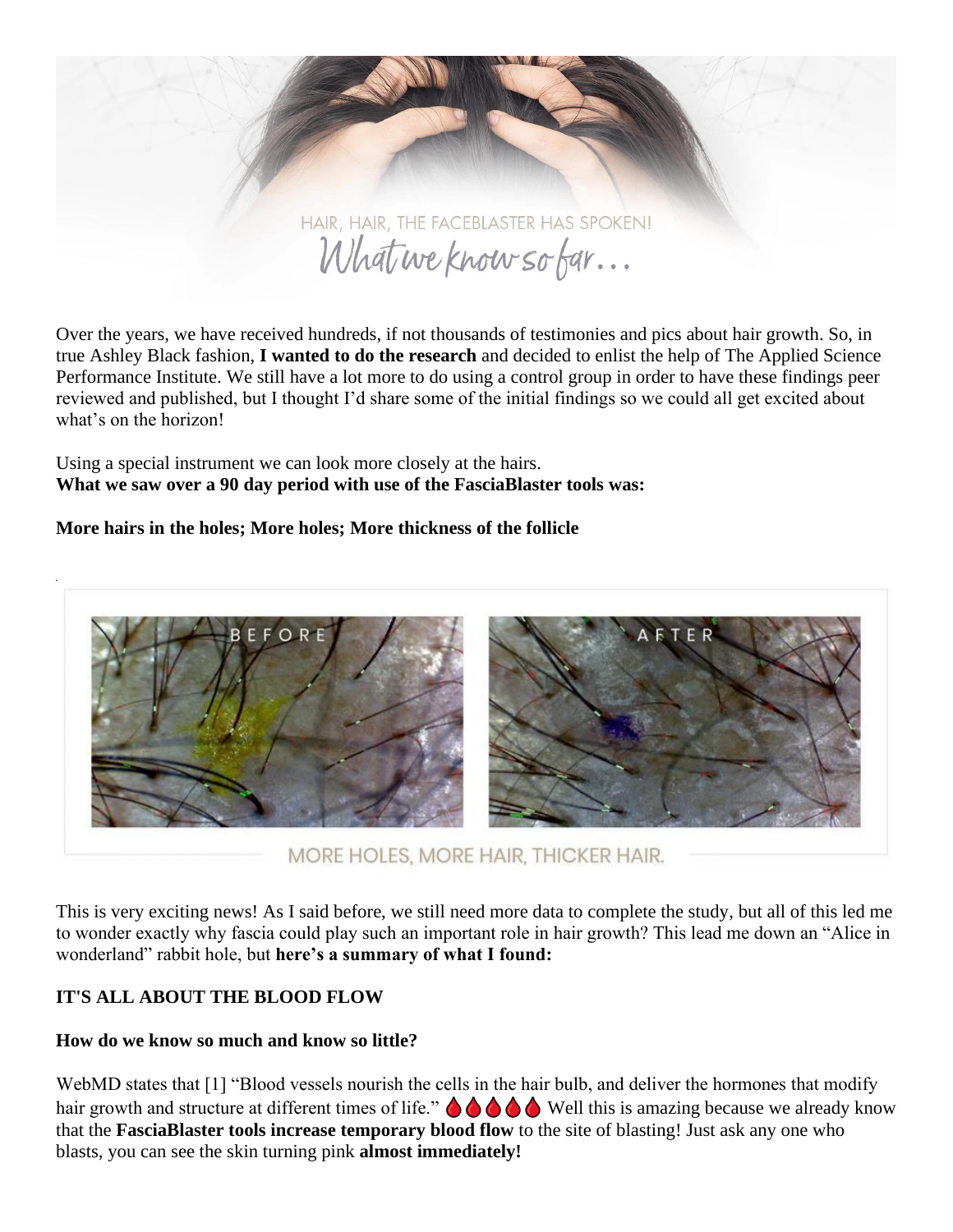And we already know that the fascia is what houses our blood! This is so important, because fascia can choke out a blood vessel, just **like a kink in a hose.** So, blast away and get temporary **blood FLOW to the hair follicle!**

# **IT'S IN THE BIOLOGY**



## **Code Name: Sheath, Membrane and Matrix**

The secret is always in the "naming" of something. In all my years of studying fascia it continues to amaze me how fascia is still called so many different things, and it can be confusing. In the [2] Histology guide to skin, many of the anatomical structures ARE fascia, we just give them fancy names. In the graphic above, you can see the full labeling taken straight from the histology guide.

What they don't tell you is that the **following structures ARE fascia.** And this is important because that means **part of the hair follicle itself is made of fascia, AND that the hair follicle is COMPLETELY surrounded by fascia.** So, having loose and pliable fascia is important to the actual integrity of the structure. Get ready, here is your "Code name to fascia guide":

- 1. Connective tissue sheath
- **2.** External root sheath
- **3.** Glassy membrane
- **4.** Internal root sheath
- **5.** Matrix
- **6.** Connective tissue papilla

Isn't this mind blowing? SO MANY hair studies published **just graze over the subject of fascia as if it's irrelevant.** I would say not! In fact, I would say it's **as or more important than any other function of hair growth!** Boom